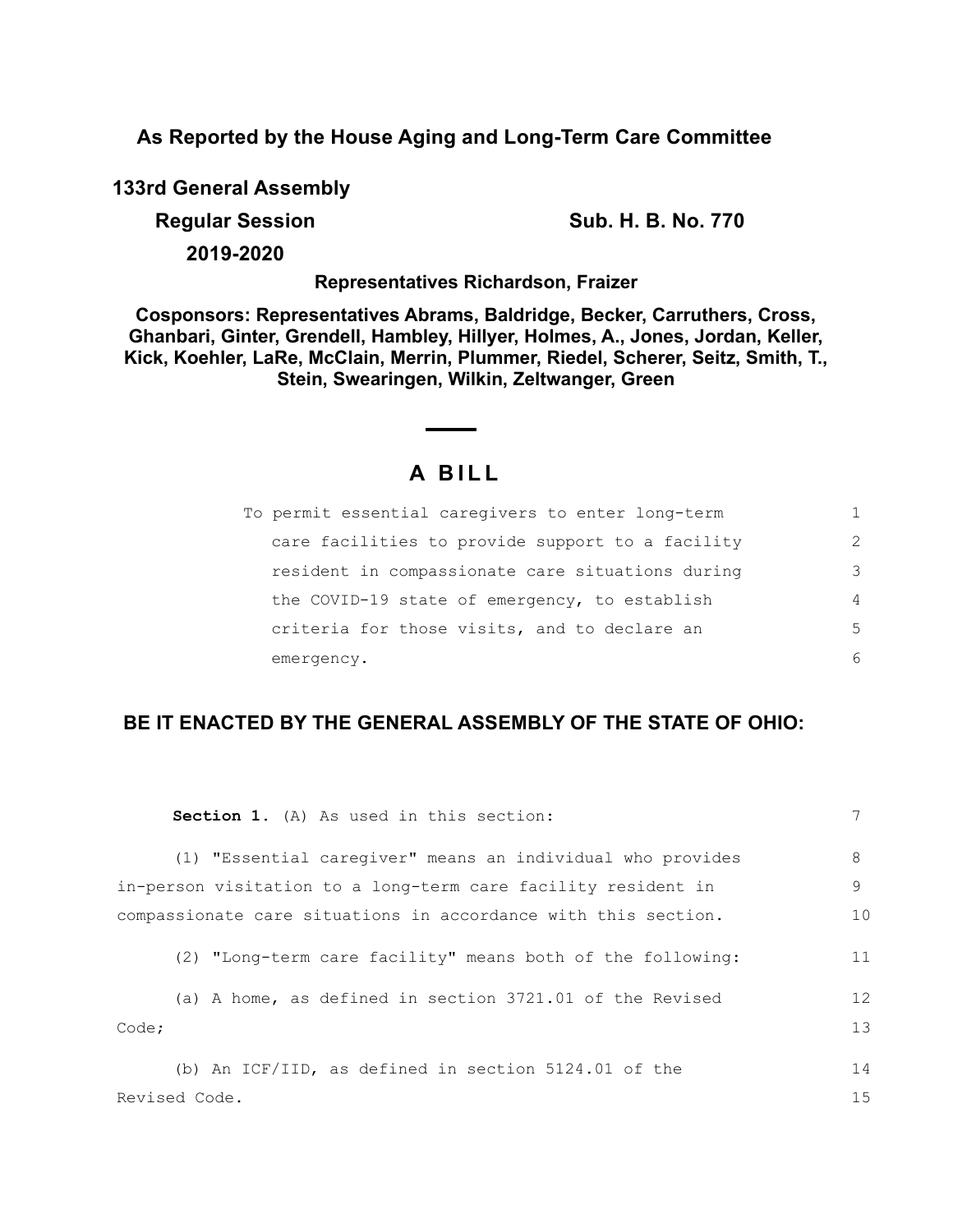#### **Sub. H. B. No. 770 Page 2 As Reported by the House Aging and Long-Term Care Committee**

"Long-term care facility" does not include any federal facility operated in this state, including a facility operated by the United States department of veterans affairs. 16 17 18

(B)(1) A long-term care facility shall permit an essential caregiver to enter the facility to provide in-person visitation to a resident in compassionate care situations, which does not refer exclusively to end of life situations. Compassionate care situations include, but are not limited to, any of the following situations: 19 20 21 22 23  $24$ 

(a) The resident was recently admitted to the facility and is struggling with the change in environment and lack of physical family support.

(b) The resident is grieving after a friend or family member has recently passed away.

(c) The resident is experiencing weight loss or dehydration and needs cueing and encouragement when eating or drinking.

(d) The resident is experiencing emotional distress from isolation as demonstrated by behavioral changes such as rarely speaking or crying more frequently.

(2) A long-term care facility shall permit an essential caregiver to enter the facility to provide in-person visitation to a resident when the resident displays a substantial change of condition indicating that end of life is approaching. Some indications that end of life is approaching may include loss of appetite (no eating or drinking), increased sleeping, delirium, unexplained agitation, mottling of skin, significant decline in cognition, or an increase in depression accompanying other indications. The facility shall permit at least two visitors per 36 37 38 39 40 41 42 43 44

25 26 27

28 29

30 31 32

33 34 35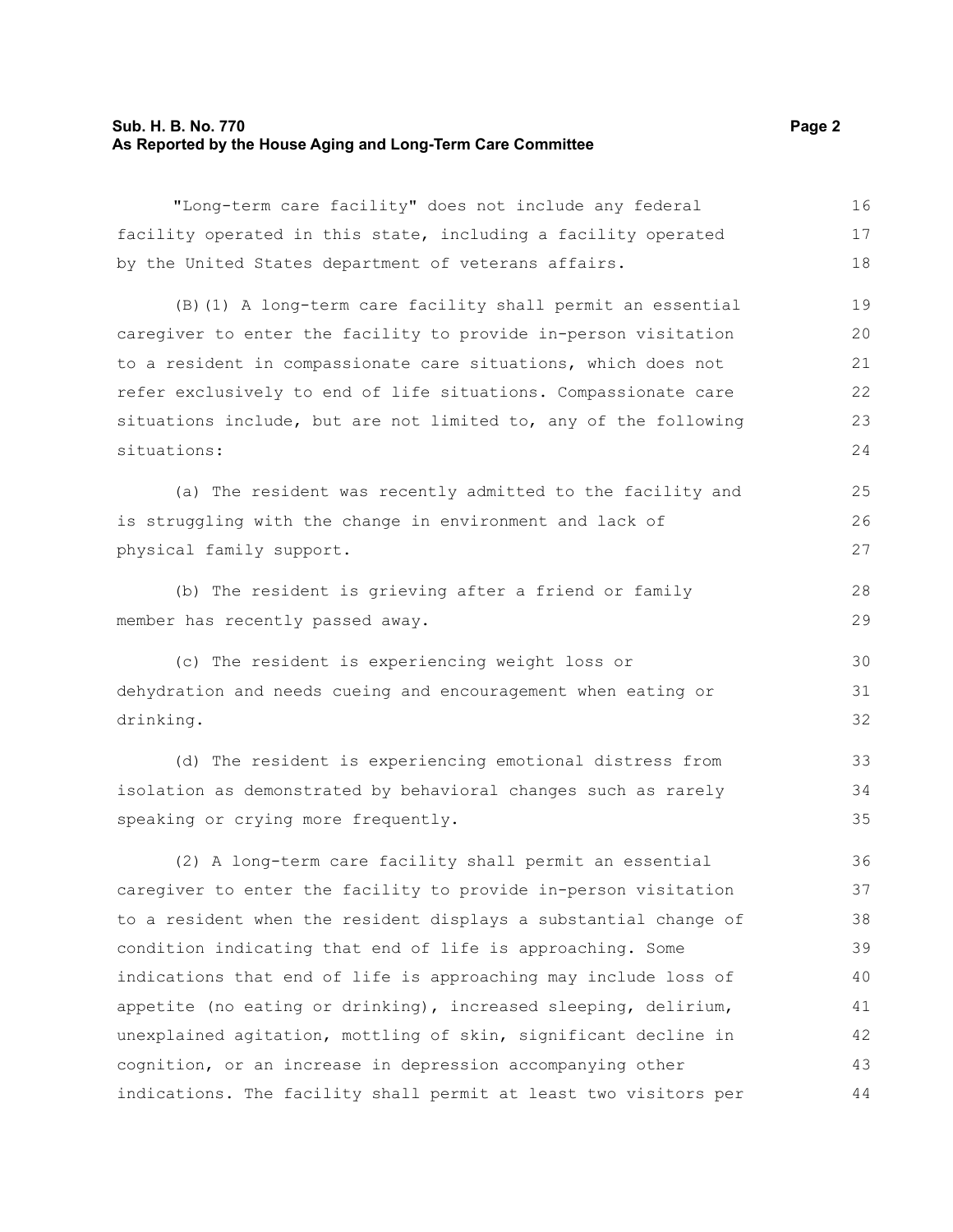#### **Sub. H. B. No. 770 Page 3 As Reported by the House Aging and Long-Term Care Committee**

resident for a minimum of two hours for end of life visits. Additional visitors or increased time may be permitted as appropriate if coordinated with the facility. Essential caregivers visiting for end of life situations shall comply with the visitation and screening requirements of division (F) of this section.

(3) A long-term care facility shall use a person-centered approach in working with residents, family members, caregivers, personal representatives, and, as appropriate, the State Long-Term Care Ombudsman Program to identify residents who are in need of visits by an essential caregiver in a compassionate care situation under division (B)(1) or (2) of this section.

(C) An essential caregiver shall meet both of the following criteria: 57 58

(1) Be at least eighteen years of age;

(2) Provide support to the resident, including, but not limited to, meal set up and companionship.  $60$ 61

(D)(1) When visiting a long-term care facility resident in a long-term care facility that is governed by United States Centers for Medicare and Medicaid Services regulations, the essential caregiver must comply with all regulations and guidance issued by the Centers for Medicare and Medicaid Services, as well as the facility's visitor policy established under division (F) of this section. When visiting a resident in a long-term care facility that is not governed by Centers for Medicare and Medicaid Services regulations, the essential caregiver must comply with the facility's visitor policy established under division (F) of this section. 62 63 64 65 66 67 68 69 70 71 72

(2) Before entering a long-term care facility, all 73

59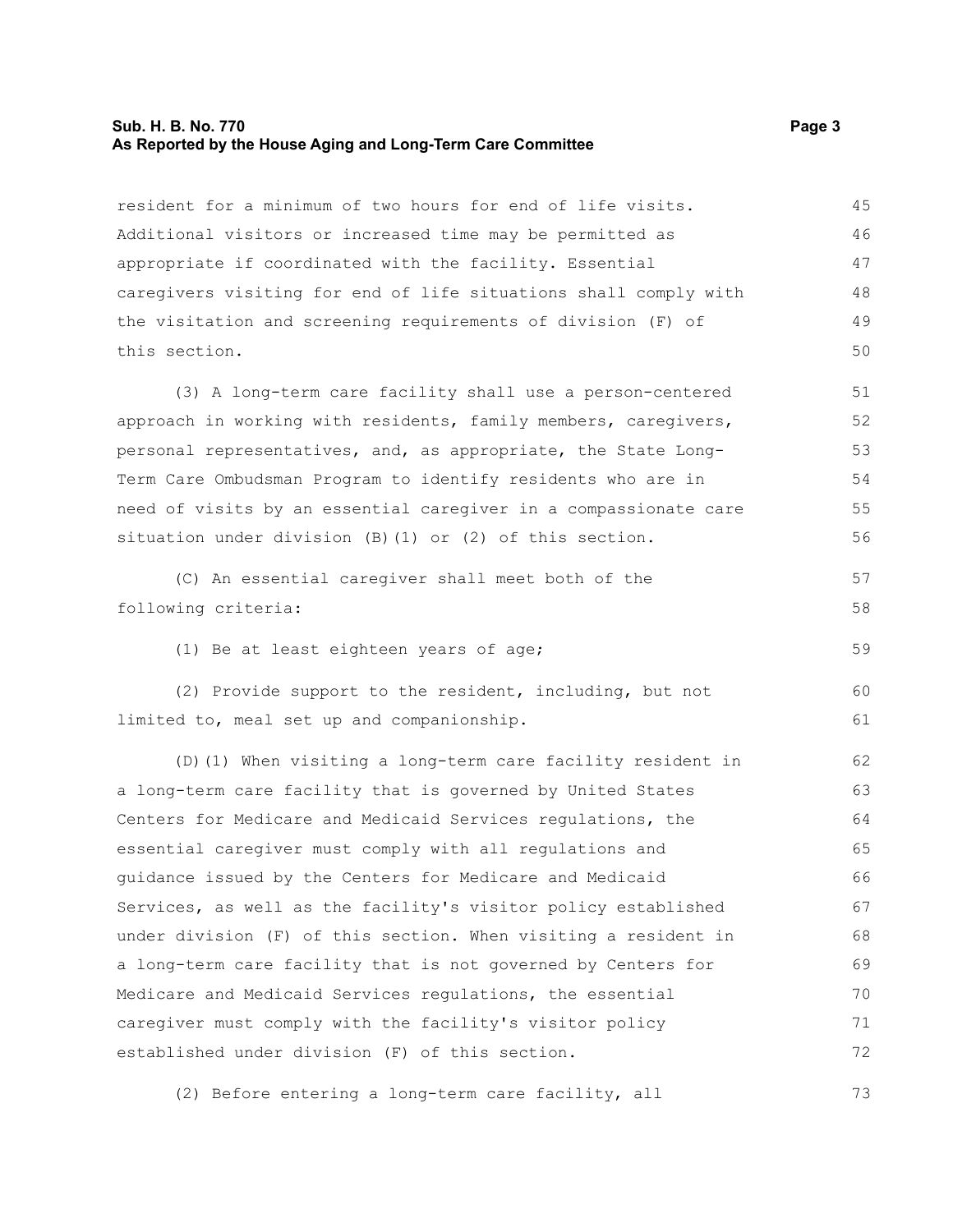#### **Sub. H. B. No. 770 Page 4 As Reported by the House Aging and Long-Term Care Committee**

74

78 79 80

essential caregivers shall do both of the following:

(a) Undergo screening to ascertain any exposure to COVID-19 and disclose any COVID-19 symptoms, including cough, shortness of breath, or a temperature above 100 degrees; 75 76 77

(b) Produce valid federal or state identification and log entry into the facility, limit movement within the facility, and provide and use all appropriate personal protective equipment.

(E) The long-term care facility resident, or the resident's attorney in fact, legal guardian, or other personal representative, has sole discretion to designate, or revoke the designation of, an essential caregiver for the resident. The resident, attorney in fact, legal guardian, or personal representative shall consult with the long-term care facility staff before designating an essential caregiver for the resident. The resident may designate, at minimum, one alternate essential caregiver who will provide compassionate care visits in the event that the essential caregiver is unable to visit. A resident shall not change an essential caregiver designation more than once every thirty days. 81 82 83 84 85 86 87 88 89 90 91 92

(F) Not later than two weeks after the effective date of this section, each long-term care facility shall develop and implement a visitation policy regulating essential caregivers. The policy shall do all of the following:

(1) Permit a facility resident to designate an essential caregiver in accordance with division (E) of this section to provide support for that resident. 97 98 99

(2) Permit the resident to designate additional essential caregivers as recommended by the long-term care ombudsman, as appropriate. 100 101 102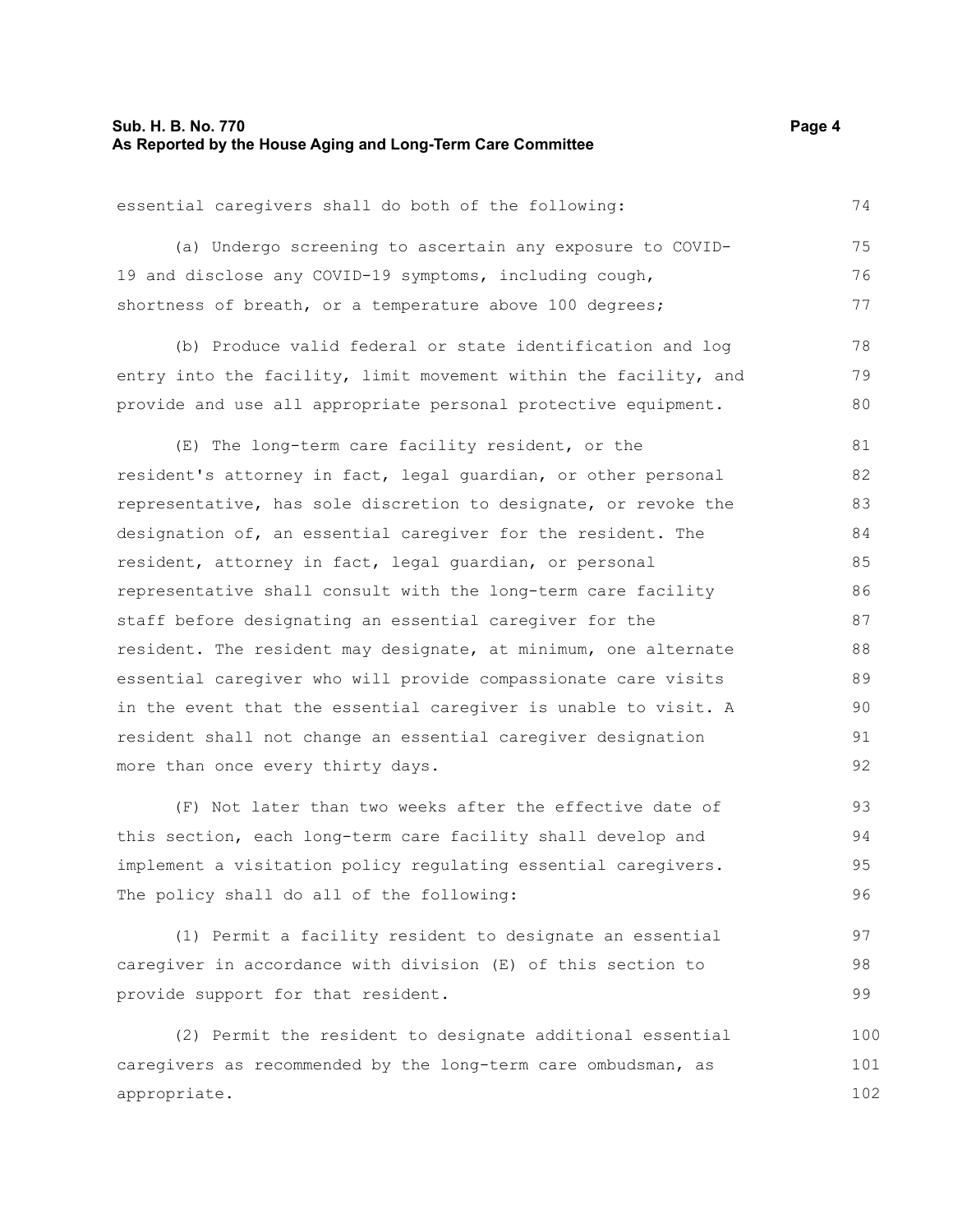#### **Sub. H. B. No. 770 Page 5 As Reported by the House Aging and Long-Term Care Committee**

(3) Require the facility to consult with a resident about the resident's wishes regarding who to designate as the resident's essential caregiver. In considering who to designate as the resident's essential caregiver, the resident and the facility may consider individuals who provided regular support to the resident before the COVID-19 outbreak, such as family members, legal guardians, friends, outside caregivers, and volunteers, as well as other individuals. 103 104 105 106 107 108 109 110

(4) Comply with division (G) of this section.

(5) Designate a single point of entry where essential caregivers must sign in and be screened for COVID-19 symptoms before entering the facility. 112 113 114

111

(6) Require screening of essential caregivers for COVID-19 symptoms before the caregiver enters the facility, in the same manner as facility staff. 115 116 117

(7) Permit evening and weekend visits to accommodate an essential caregiver's schedule. 118 119

(8) Require an essential caregiver to provide support to the resident in the resident's room or designated visitor space and to limit movement throughout the facility. 120 121 122

(9) Reasonably provide hand sanitizing stations and alcohol-based hand sanitizer in accessible locations, in accordance with local health department guidelines. 123 124 125

```
(10) Require essential caregivers to do all of the
following:
                                                                             126
                                                                             127
```
(a) Sign in upon arrival at the facility's single entry point and be screened for COVID-19 symptoms; 128 129

(b) Wear all necessary personal protective equipment when 130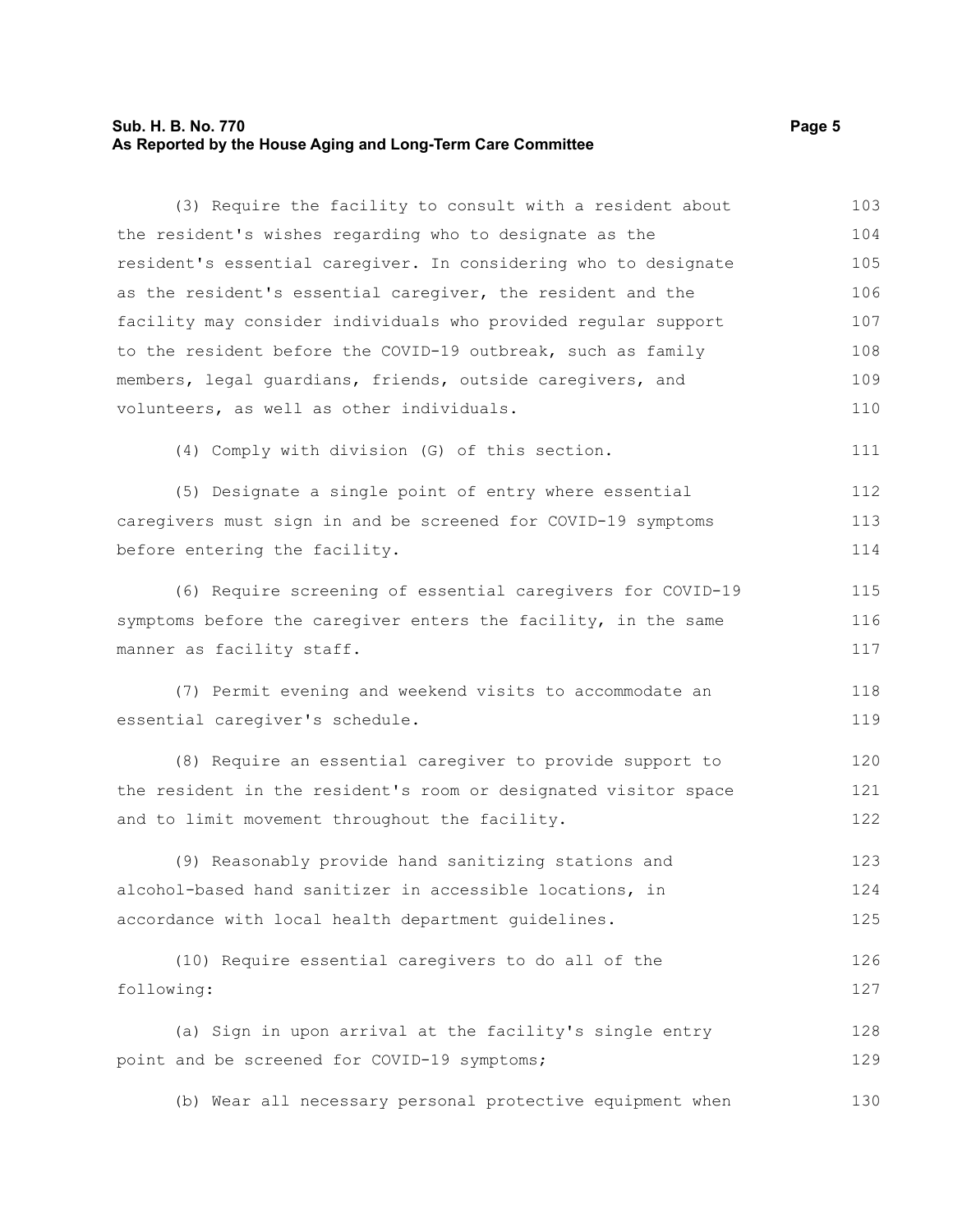| in the facility, including, at a minimum, a facial covering, and | 131 |
|------------------------------------------------------------------|-----|
| perform frequent hand hygiene;                                   |     |
| (c) Maintain social distancing of at least six feet with         | 133 |
| other residents and staff when in the facility;                  | 134 |
| (d) Agree to limit contact with other individuals when           | 135 |
| outside of the facility;                                         | 136 |
| (e) Inform the facility if the caregiver develops COVID-19       | 137 |
| symptoms within fourteen days of a visit with the resident;      | 138 |
| (f) Comply with the screening requirements of division (D)       | 139 |
| (2) of this section.                                             | 140 |
| (11) Require the facility to communicate to essential            | 141 |
| caregivers its COVID-19 testing policy for visitors.             | 142 |
| (G) The policy developed and implemented under division          | 143 |
| (F) shall be the least restrictive possible and provide maximum  | 144 |
| access to the resident.                                          | 145 |
| Compassionate care visits and visits described in                | 146 |
| division (I) of this section are exempt from COVID-19 severity   |     |
| restrictions, even if the COVID-19 positivity rate in the county | 148 |
| is greater than ten per cent. The long-term care facility may    | 149 |
| implement more restrictive visitation measures if there is a     | 150 |
| COVID-19 outbreak in the facility or the essential caregiver has | 151 |
| been exposed to an individual who tested positive for COVID-19.  | 152 |
| (H) (1) The long-term care facility shall educate essential      | 153 |
| caregivers about the proper use of personal protective equipment | 154 |
| and reinforce safe practices. This requirement may be satisfied  | 155 |
| by posters that demonstrate key instructions for the use of the  | 156 |
| personal protective equipment.                                   | 157 |

(2) The long-term care facility shall educate essential 158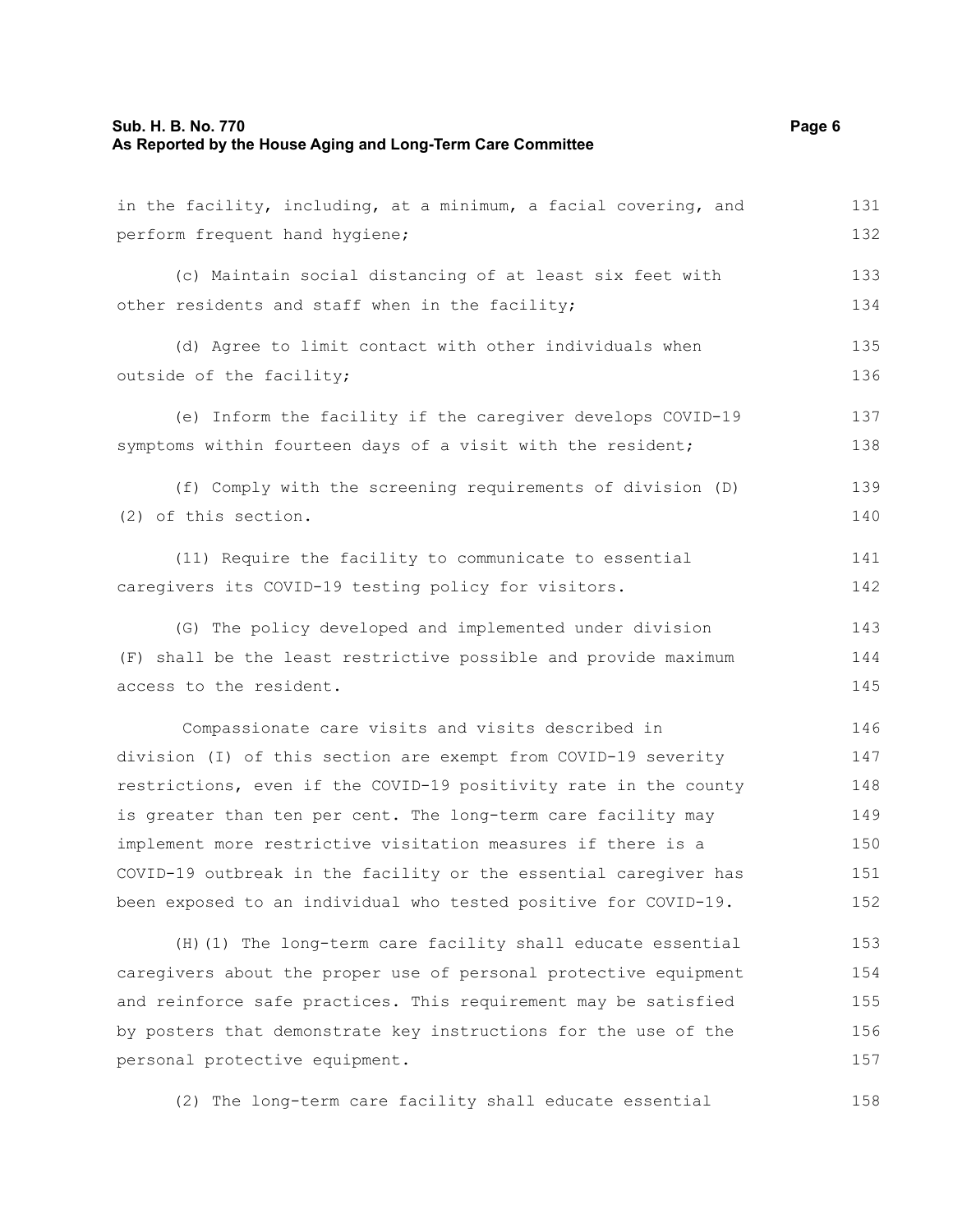#### **Sub. H. B. No. 770 Page 7 As Reported by the House Aging and Long-Term Care Committee**

caregivers, family members, and other interested persons, about the right to contact the Office of the State Long-Term Care Ombudsman Program established under section 173.15 of the Revised Code with concerns about access to the facility and its residents for facilities that are not ICFs/IID. The State Long-Term Care Ombudsman Program does not have jurisdiction over long-term care facilities that are ICFs/IID. 159 160 161 162 163 164 165

(I) A long-term care facility shall permit health care workers to enter the facility who are not employees of the facility but provide direct care to facility residents, including hospice care program workers, emergency medical services personnel, dialysis technicians, clinical laboratory technicians, general x-ray machine operators, radiographers, radiation therapy technologists, or nuclear medicine technologists, and other health professionals. The facility also shall permit social workers and members of the clergy to provide services to residents in the facility. A facility may, however, restrict such an individual from providing services in the facility if the individual is subject to a work exclusion due to direct exposure to COVID-19 or shows symptoms of COVID-19 when being screened before entering the facility. 166 167 168 169 170 171 172 173 174 175 176 177 178 179

(J) The screening requirements of division (D)(2) of this section do not apply in exigent circumstances, such as to emergency medical personnel, first responders, or other similarly situated individuals, in response to an emergency. 180 181 182 183

(K) This section shall not be construed or implemented in such a way as to conflict with federal regulatory guidance regarding long-term care facility visitation during the COVID-19 outbreak, such as guidance issued by the Centers for Medicare and Medicaid Services and the Centers for Disease Control and 184 185 186 187 188